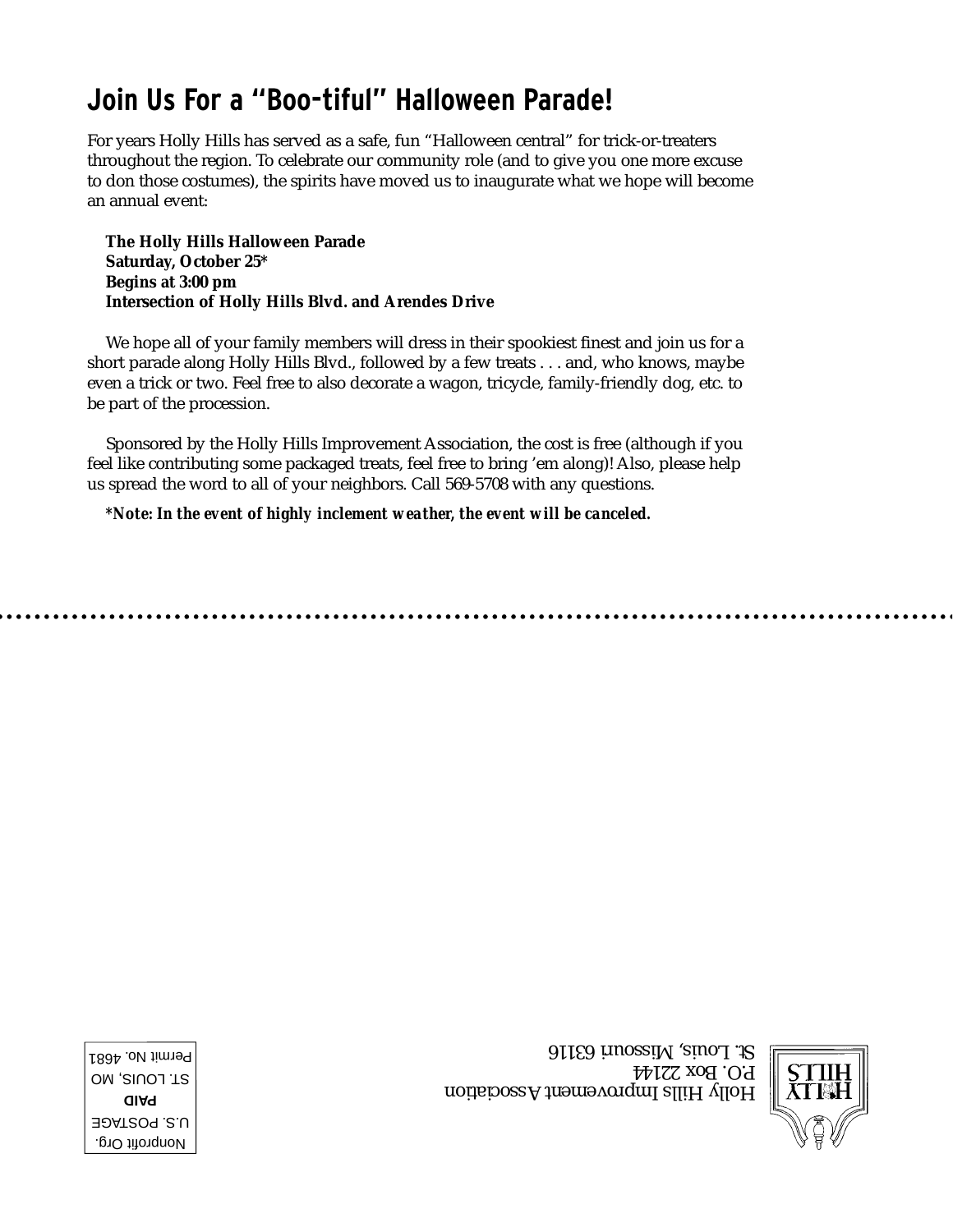

**A publication of the Holly Hills Improvement Association P.O. Box 22144, St. Louis, Missouri 63116**

### **September 2003**

**The Holly Hills Improvement Association (HHIA) was formed on September 10, 1927. Since its inception, we have held various activities and events to promote the well-being of Holly Hills. Our Web site is at http://stlouis. missouri.org/hollyhills.**

### **Boundaries:**

**Grand on east, Bates on north, Morganford on west and Loughborough on south.**

#### **Membership:**

**Anyone can become an HHIA member. Annual dues (\$10 per family, \$25 per business), collected at the end of each calendar year, support projects and defray the cost of this newsletter.**

#### **General Meetings:**

**Bimonthly general meetings, are typically held the fourth Mondays of March, May, July, September and November, in the lower level of the Southern Commercial Bank, 5515 S. Grand, 7:30 p.m. A non-business January meeting is also held.** 

#### **Questions:**

**Contact us at 569-5708; P.O. Box 22144, St. Louis, MO 63116 or hollyhil@stlouis.missouri.org.**

### **Gardening . . . a dirty topic!**

Get ready for the First Annual HHIA Garden Contest! The September 22nd General Meeting Topic is Gardening! There will be handouts distributed that focuses on your garden and lawn. There will be information from local nurseries, community groups and educational institutions. We will discuss putting your garden to bed for the winter in preparation for a spectacular Spring.

As an organization, we are pleased to be announcing the new Garden Contest event that not only increases awarenss of the beauty of our neighborhood, but also rewards those who work hard to provide it. Let the planting begin!

# **HHIA General Meeting**

Monday, September 22,

7:30 pm Southern Commercial Bank, 5515 S. Grand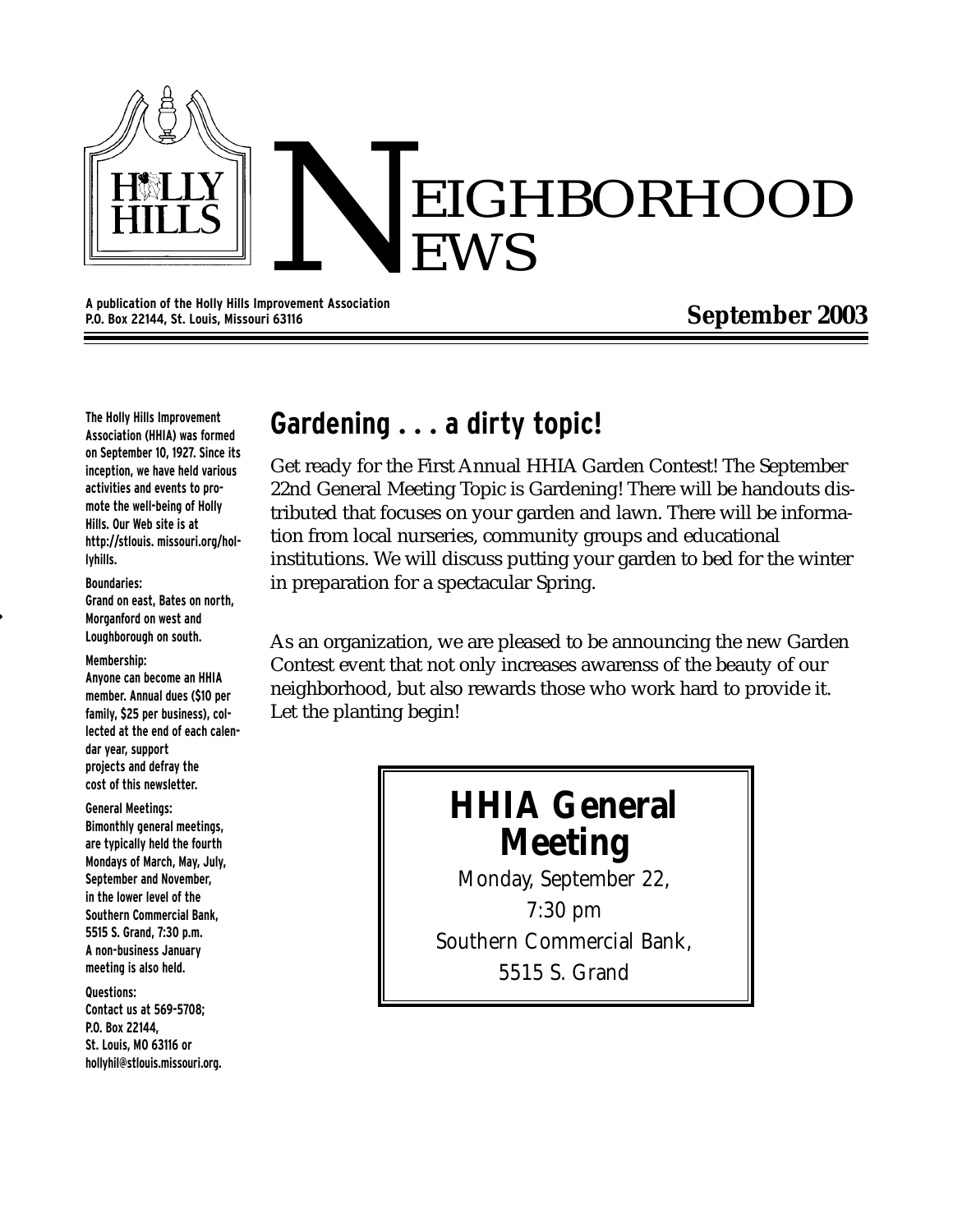## **Survey Says . . . We Like to Eat!**

You may recall the neighborhood survey we included in a previous issue. At our last general meeting, our Neighborhood Stabilization Officer Brian Kolde (772-3484) brought us the tabulated results of that survey, in which 49 heads households participated. Following is a summary of some of its findings:

- **Demographics:** Of course there are residents of all ages living in the neighborhood who have lived here for anywhere from just a year to many decades. The majority of residents fell within ages 30-60 in almost equal sub-groups (22 who were 30-39 years old, 22 who were 40- 49 years old and 21 who were 50-59 years old). The average number of years responding households had lived in the neighborhood was 20 years.
- **Work:** Most of the respondents worked in the city versus the county (47 versus 19), while none worked in Illinois. Most worked full time/salaried, with the next largest group being retired. Respondents also represented some individuals who worked part-time and/or hourly, or who were homemakers, in college, self-employed or unemployed.
- **Play:** As the title implies, we do seem to enjoy eating. Most of us shop for groceries and visit

convenient marts more than once a week. Most of us dine out at least once a week, many of us even more than that. In addition, the majority of the free-form suggestions we provided on our survey indicated that we would like to see more restaurants, bakeries and coffee shops in or near the neighborhood, particularly of the higherend sit-down variety.

There were many other random comments about aspects of neighborhood life, including ideas to promote, add or control local businesses and services, housing, park improvements, neighborhood improvements and city services. While there is always ways we can improve, we saw no strong pattern emerge from the comments that would indicate any serious deficiencies in Holly Hills living. Our thanks go to those who took the time to participate in the survey, as well as to Ginny Nester for her tabulation of the survey results.

*(Please note that while the Holly Hills Improvement Association is happy to have included the survey in our newsletter and provide you with these summary results, we cannot take credit for creating or tabulating it; this was a City-sponsored project, and we are grateful for those who undertook the task.)*

## **Companion Bread Bakery Outlet**

You may already have spotted Companion Bread products in grocery stores throughout the region, but what you may not know is that this company's headquarters and main bakery is but a short distance north of the Holly Hills neighborhood. In addition, this city-located company also has a retail outlet open every Saturday morning at which you can stock up on all sorts of fresh-baked goods at

great prices – some of which you may never have seen in the grocery stores. The bakery and outlet are both located at 4555 Gustine – just to the south of Nordyne and across the street from JS Logistics. Look for the sign that says "Retail Counter" and a small parking lot on the north end of the Companion Bread building. But remember, the outlet is only open Saturday morning!